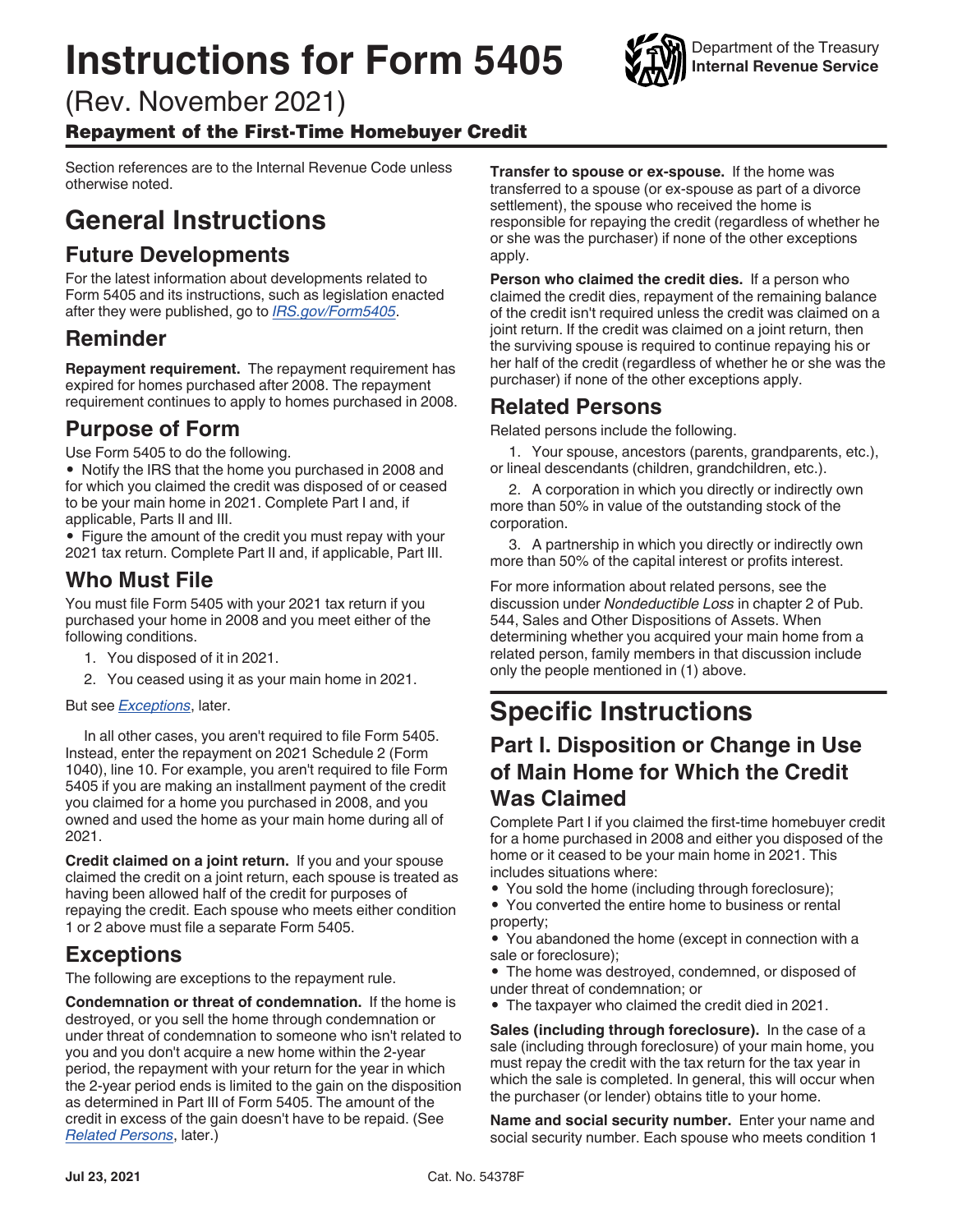<span id="page-1-0"></span>or 2 earlier under *[Who Must File](#page-0-0)* must file a separate Form 5405. Each spouse must enter only his or her name and social security number on his or her separate Form 5405. This is true whether a joint return or separate returns are filed.

**Line 1.** If your home was destroyed or condemned, or you disposed of the home under threat of condemnation, enter the date it was destroyed, condemned, or disposed of under threat of condemnation (or the date it ceased to be your main home, whichever is earlier).

**Line 2.** Check the box if you (or your spouse, if married): • Are, or were, a member of the uniformed services or Foreign Service or an employee of the intelligence community (defined below); and

• Sold the home or the home ceased to be your main home after 2008 because you (or your spouse, if married) received U.S. Government orders to serve on qualified official <u>extended duty</u> (defined next).

If you (or your spouse, if married) meet both of these conditions, you (and your spouse, if married) don't have to repay the credit.

*Qualified official extended duty.* You are on qualified official extended duty while:

• Serving at a duty station that is at least 50 miles from your main home, or

• Living in U.S. Government quarters under U.S.

Government orders.

You are on extended duty when you are called or ordered to active duty for a period of more than 90 days or for an indefinite period.

*Uniformed services.* The uniformed services are: • The Armed Forces (the Army, Navy, Air Force, Marine Corps, and Coast Guard),

• The commissioned corps of the National Oceanic and Atmospheric Administration, and

• The commissioned corps of the Public Health Service.

*Foreign Service member.* For purposes of the credit, you are a member of the Foreign Service if you are any of the following.

- A Chief of mission.
- An Ambassador at large.
- A member of the Senior Foreign Service.
- A Foreign Service officer.
- Part of the Foreign Service personnel.

*Employee of the intelligence community.* For purposes of the credit, you are an employee of the intelligence community if you are an employee of any of the following.

- The Office of the Director of National Intelligence.
- The Central Intelligence Agency.
- The National Security Agency.
- The Defense Intelligence Agency.
- The National Geospatial-Intelligence Agency.

• The National Reconnaissance Office and any other office within the Department of Defense for the collection of specialized national intelligence through reconnaissance programs.

• Any of the intelligence elements of the Army, the Navy, the Air Force, the Marine Corps, the Federal Bureau of Investigation, the Department of the Treasury, the Department of Energy, and the Coast Guard.

• The Bureau of Intelligence and Research of the Department of State.

• Any of the elements of the Department of Homeland Security concerned with the analyses of foreign intelligence information.

**Lines 3a, 3b, and 3c.** If you sold your home to someone who **isn't** related to you, complete Part III to figure the gain or (loss) on the sale. (The person isn't related to you if he or she doesn't meet the definition under *[Related Persons](#page-0-0)*, earlier.) The repayment is limited to the amount of gain. The amount of the credit in excess of the gain doesn't have to be repaid.

**Line 3d.** See the *Tip* below for information about converting your entire home to business or rental use.

Don't check this box if you converted only a part of the home to rental or business use and you continue to use the other part as your main home. Don't file Form 5405 for this conversion. Enter your annual repayment on your 2021 Schedule 2 (Form 1040), line 10.

**Example 1.** You claimed the credit for a home you purchased in 2008. In January 2021, you converted the basement of your home for use as a child care business. You continued to use the rest of your home as your main home in 2021. You are required to repay at least one-fifteenth (1/15) of the credit with your 2021 return. You don't have to file Form 5405. Instead, enter the repayment on your 2021 Schedule 2 (Form 1040), line 10.

*Example 2.* You claimed the credit for a home you purchased in 2008. In January 2021, you moved out of the home and converted it to rental property. You must check the box on line 3d and complete Part II. In this case, you must repay the balance of the credit with your 2021 tax return.



*When you convert your entire home to business or rental use, you no longer use any part of it as your*  **TIP** *main home. The home is used for business if you use it for an activity that you carry on to make a profit. The facts and circumstances of each case determine whether or not an* 

*activity is a business.* **Line 3e.** Check the box on line 3e if you meet either of the

following conditions. • You transferred the home to your spouse.

• You and your spouse divorced and you transferred the home to your ex-spouse as part of the divorce settlement. Include the full name of your ex-spouse in the space provided.

The spouse who received the home is responsible for repaying the credit under the rules provided in these instructions.

**Lines 3f and 3g—Home destroyed or sold through condemnation or under threat of condemnation.** If your home was destroyed or you sold your home through condemnation or under threat of condemnation to a person who isn't related to you, the amount of the credit you have to repay (if any) is limited to the gain on the disposition. Complete Part III to determine whether you have a gain. Check the box on line 3f if you have a gain. **If you don't have a gain, you don't have to repay any of the credit.**  Check the box on line 3g if you don't have a gain. Then read the instructions below for line 3f or line 3g, whichever applies.

Line 3f. If you acquired or plan to acquire a new home within 2 years of the event, you must generally continue to repay the credit over a 15-year period that began with your 2010 tax return. Complete Part II to figure your installment payment for 2021 if the event wasn't a sale to a [related](#page-0-0) [person](#page-0-0).

If you don't acquire a new home within the 2-year period, the following rules generally apply.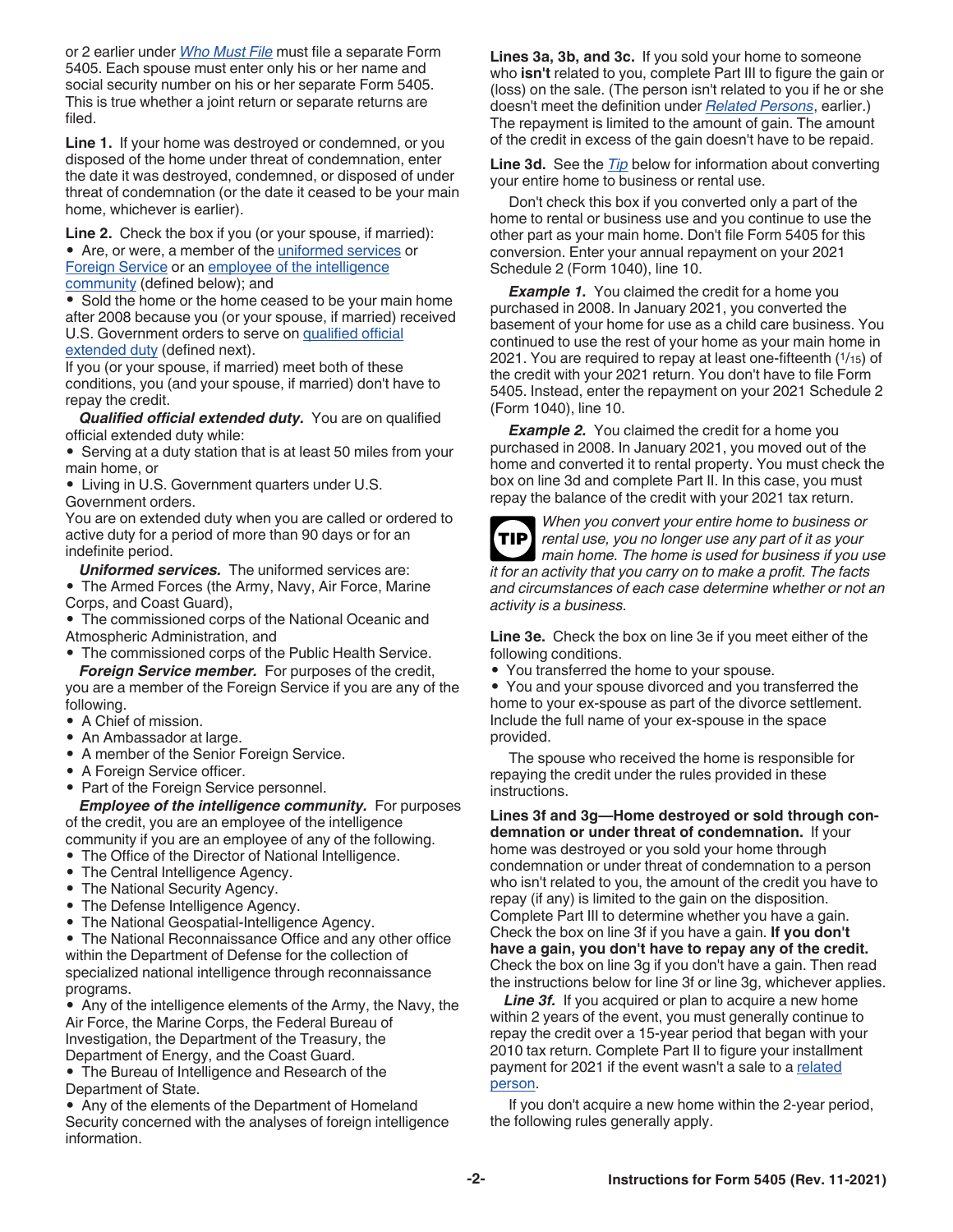• If the event occurred in 2019, you must generally repay the balance of the credit in full with your 2021 return. You don't have to file Form 5405. Instead, enter the repayment on your 2021 Schedule 2 (Form 1040), line 10.

• If the event occurred after 2019, your annual repayment requirement continues until the year in which the 2-year period ends. On the tax return for the year in which the 2-year period ends, you must include all remaining installments as an increase in tax.

*Line 3g.* If you don't have a gain, you don't have to repay any of the credit, unless you sold your home under threat of condemnation to someone who is related to you. If the buyer is related to you, the rules explained above for line 3f apply, except that you must repay the entire amount of the credit you claimed if you didn't acquire a new home within the 2-year period. This is true even if you had a loss on the sale.

**Line 3h.** If you are filing a joint return for 2021 with the deceased taxpayer, complete Form 5405 with the deceased taxpayer's information only. Check box 3h and file the form with your joint return. The deceased taxpayer need not repay the credit in 2021 or any later year.

If you claimed the credit on a joint return with the deceased taxpayer, the following rules also apply.

1. If you didn't dispose of the home and the home didn't cease to be your main home, **don't** complete a separate Form 5405 with your information.

2. If you disposed of the home or the home ceased to be your main home, complete a separate Form 5405 with your information only. Check the appropriate box on lines 3a through 3g and file the form with your joint return.

**Note.** If you originally claimed the credit on a joint return, instructions 1 and 2 above apply even if you aren't filing a joint return with the deceased taxpayer for 2021.

# **Part II. Repayment of the Credit**

If you owned the home and used it as your main home during all of 2021, you must continue repaying the credit with your 2021 tax return. You don't have to file Form 5405. Instead, enter the repayment on your 2021 Schedule 2 (Form 1040), line 10.

If you are required to repay the credit because you disposed of a home you purchased, or that home ceased to be your main home, you must generally repay the balance of the unpaid credit with your 2021 tax return. An exception applies if your home was destroyed or condemned, or you disposed of the home under threat of condemnation, and you didn't acquire a new main home within 2 years of the event. (See the instructions for lines  $3f$  and  $3g$ , earlier.) Another exception applies for certain members of the uniformed services or Foreign Service or employees of the intelligence community (see the instructions for [line 2](#page-1-0), earlier).



*If you and your spouse claimed the credit on a joint return, each spouse is treated as having been*  **TIP** *allowed half of the credit for purposes of repaying the credit. Each of you must file a separate Form 5405 to notify the IRS that you disposed of the home or ceased to use it as your main home and figure the amount of the repayment.*

**Line 4.** If you claimed the credit on a joint return but your spouse died, enter one-half (1/2) of the credit you claimed. The remaining half (that is, your spouse's half) doesn't have to be repaid. If you and your spouse claimed the credit and the home was later transferred to you by your spouse (or

ex-spouse as part of a divorce settlement), enter the total credit claimed by both you and your spouse (or ex-spouse).

Enter the credit you claimed for a home that was destroyed or that you sold through condemnation or under threat of condemnation.

**Line 6.** If you checked the box on line 3f and the event wasn't a sale to a [related person](#page-0-0) (defined earlier), go to line 7.

If you checked the box on line 3f or line 3g and the event was a sale to a [related person](#page-0-0) (defined earlier), skip line 7 and go to line 8.

**Line 7.** If any of the following conditions apply, enter on line 7 the gain from line 15.

• You checked the box on line 3a.

• You checked the box on line 3f and the event wasn't a sale to a [related person](#page-0-0) (defined earlier).

If neither of the above conditions apply, leave line 7 blank.

Line 8. Read the following to determine the amount to enter on line 8.

1. If you checked the box on line 3a, enter the smaller of line 6 or line 7 on line 8.

2. If you checked the box on line 3c or line 3d, enter the amount from line 6 on line 8.

3. If you checked the box on line 3f or line 3g, the following rules apply.

a. If you checked the box on line 3f for an event that occurred in 2021 and you didn't sell the home to a [related](#page-0-0)  [person](#page-0-0) (defined earlier), your repayment is limited to the gain. If line 7 is less than line 6, divide line 7 by 4.0. Otherwise, divide line 4 by 15.0. This is the minimum amount you must repay with your 2021 return. Enter this amount (or a larger amount if you choose) on line 8. But see *Repaying more than the minimum amount* below.

b. If you checked the box on line 3f or line 3g for an event that occurred in 2021 and you sold the home to a [related](#page-0-0) [person](#page-0-0) (defined earlier), divide line 4 by 15.0. This is the minimum amount you must repay with your 2021 return. Enter this amount (or a larger amount if you choose) on line 8. But see *Repaying more than the minimum amount*  below.

c. If you don't repay your credit earlier, you continue to repay the amount described above with every tax return for the next 3 years (2022 through 2024). But see (d) next for an exception.

d. If you don't acquire a new main home within 2 years of the event, (c) above doesn't apply. Instead, you must include any remaining installments as an increase in tax on the tax return for the year in which the 2-year period ends.

*Repaying more than the minimum amount.* You must repay at least one-fifteenth  $(1/15)$  of the credit with every tax return during the repayment period until the year the credit is paid in full. You can choose to repay more than the minimum amount with any tax return. Your final payment may be less than the required minimum amount.

**Example.** You claimed a \$7,500 credit for a home purchased in 2008. You are required to repay at least \$500 of the credit (\$7,500  $\div$  15 years = \$500) each year for 15 years starting with your 2010 tax return. However, you chose to repay \$1,200 with your 2010 tax return; you made the required minimum payment of \$500 with your 2011, 2012, 2013, 2014, 2015, 2016, 2017, 2018, 2019, 2020, and 2021